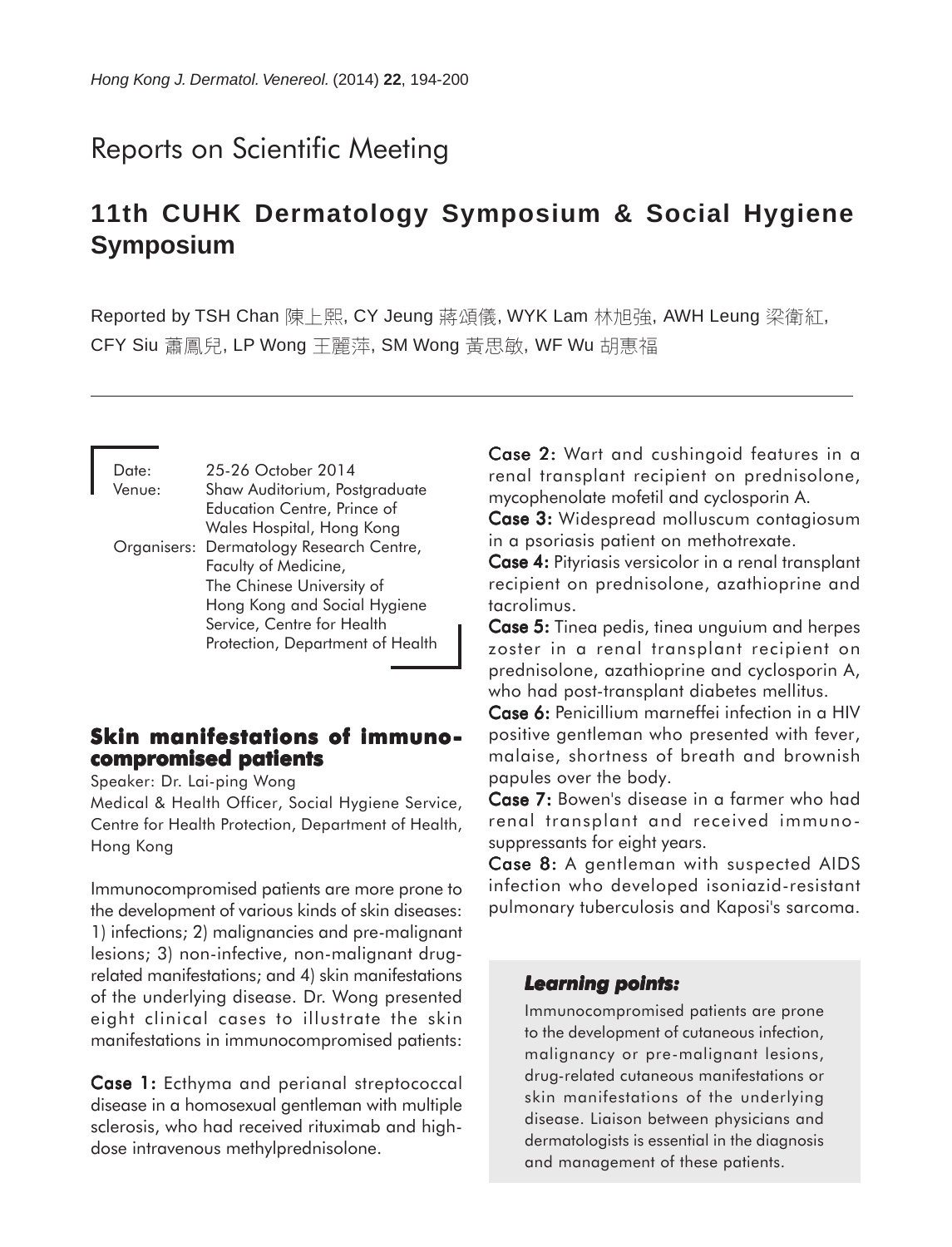# **The nurse-led warts clinic in**

**National Skin Centre** Speaker: Ms. Kim-lian Tan Nurse Clinician, National Skin Centre, Singapore

The nurse-led warts clinic in National Skin Centre in Singapore is a clinic managed by registered nurses with specialised training. The aim is to manage the high patient load and decrease the number of doctor consultation. After patient sees the dermatologist with a confirmed diagnosis of wart infection, the doctor will order cryotherapy and patients are referred to nurse-led warts clinic. Nurses will offer assessment, treatment and review for the patients regularly. Moreover, the roles of nurses in the nurse-led warts clinic also include providing information and offering patient education.

A retrospective study on the nurse-led warts clinic in 2012 found that one third of the patients with warts resolved; consultation fee, transportation fee, travelling time and waiting time of patients were saved. As a result of the success, nurse-led clinics on phototherapy, photodynamic therapy, sexually-transmitted infections for male and female were also set up at National Skin Centre, Singapore.

## **Update on the pathogenesis and management of urticaria**

Speaker: Dr. Shang-Ian Tee Specialist in Dermatology, National Skin Centre, Singapore

The pathogenesis of chronic urticaria is very complex. Mast cell activation and degranulation is the core part for the development of urticaria. Autoimmunity, cellular signal dysfunction, coagulation defects and chronic infection are believed to have a role in the pathogenesis of urticaria.

In the management of chronic urticaria, patients should be advised to avoid the potential triggers. Antihistamines remain the first line treatment. Second generation H1 receptor antagonists have better efficacy and safety profiles than the first generation. Antihistamine updosing is a well accepted approach in unresponsive cases. But in refractory cases, montelukast, cyclosporine, hydroxychloroquine, methotrexate, omalizumab may be required.

## *Learning points: Learning points:*

Urticaria can be a recalcitrant disease and is distressing to patients. We need to keep updated treatment options to help these patients.

#### *Learning points: Learning*

Nurse-led warts clinic in National Skin Centre, Singapore is successful in managing high patient load and reduce unnecessary doctor consultation. With good planning and management, it can offer favourable long-term outcomes for the clinic.

## **Update on onychomycosis**

Speaker: Dr. Sze-man Wong Medical and Health Officer, Social Hygiene Service, Department of Health, Hong Kong

Onychomycosis is a common fungal infection of the nail plate/bed caused by dermatophytes, non-dermatophyte moulds and yeasts. The prevalence is about 2-13% worldwide. There is significant psychosocial impact on patients' life. The cure rate is relatively low but the relapse rate is high. Poor prognostic factors can be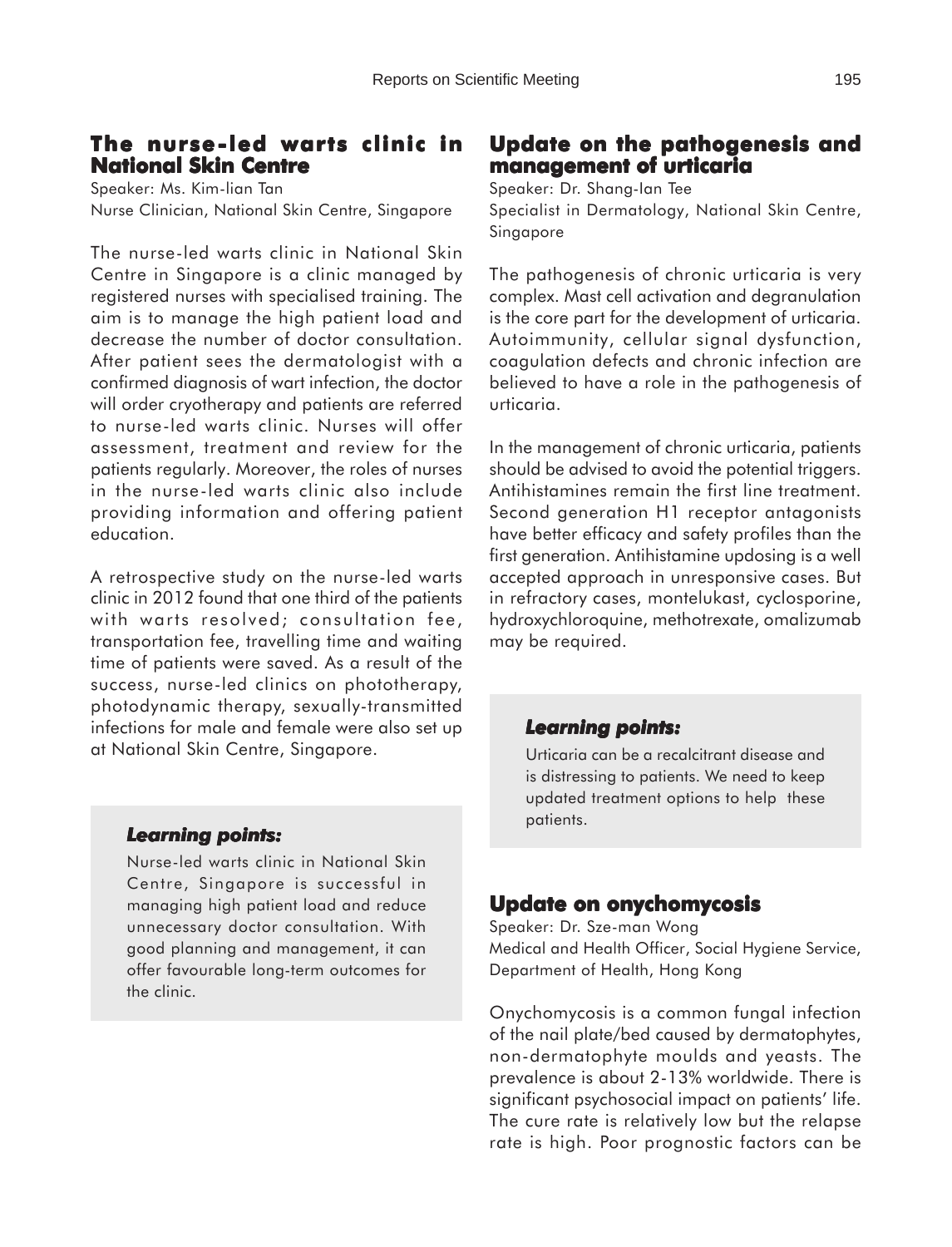divided into three categories: host, pathogen and clinical. Host factors include old age, male gender, immunocompromised state and poor peripheral circulation. Pathogen factors include non-responsive pathogen and drug resistance. Poor clinical prognostic factors include: lateral or matrix involvement, dermatophytoma, subungual hyperkeratosis and total nail dystrophy. Sometimes investigations are required to supplement the clinical diagnosis of onychomycosis in order to identify the species and provide more appropriate treatment. At least 2 positive results are required to fulfil three diagnostic criteria: fungal viability, penetrance to the nail plate, species identification.

Treatment target should be individualised. Systemic antifungal agents remain the gold standard of treatment for onychomycosis, especially if the disease fails to respond after 6 months of topical treatment. New advances have been made for the treatment of onychomycosis such as device-related modality: laser and photodynamic therapy but optimal treatment regime is yet to be confirmed. Terbinafine is found to be a better option in terms of higher mycological cure rate and less recurrent rate. Amorolfine nail lacquer has been shown to be less likely to have recurrence if used as maintenance therapy as compared to untreated group after initial successful oral treatment. Combined oral and topical antifungal therapy has been shown to have better efficacy as compared to sole oral regime.

#### *Learning points: Learning*

Patients who have positive fungal culture at 24 week post treatment are likely to experience recurrence of onychomycosis and re-treatment with systemic antifungal agents should be considered.

## **Life style and dermatology**

Speaker: Dr. Christina FY Siu Medical and Health Officer, Centre for Health Protection, Department of Health, Hong Kong

Smoking, obesity and aquatic sports predispose individuals to the development of many dermatology conditions. Smoking not only poses danger to the general health, but also brings adverse impact to the skin. Mucocutaneous lesions, precocious skin ageing, skin cancer, exacerbation of psoriasis and cutaneous lupus erythematosus are known associations.

Obesity is related to a number of dermatoses, which could be explained by the physical effects or the associated metabolic disturbance. Intertrigo, venous stasis, lymphoedema, striae distensae, skin tags, acanthosis nigricans, acne, hirsutism, androgenic alopecia and psoriasis are some of the examples.

Aquatic sports dermatoses and swimmer's dermatoses are not uncommon. Swimming pool granuloma (fish-tank granuloma), swimmer's itch (cercarial dermatitis), swimmer's ear (otitis externa), pseudomonas folliculitis, pseudomonas hot foot syndrome, cutaneous larva migrans, sea bather's eruption and jelly fish stings are discussed.

#### *Learning points: Learning points:*

Prevention is better than cure. Doctors should be aware of the dermatoses associated with smoking, obesity and aquatic activities.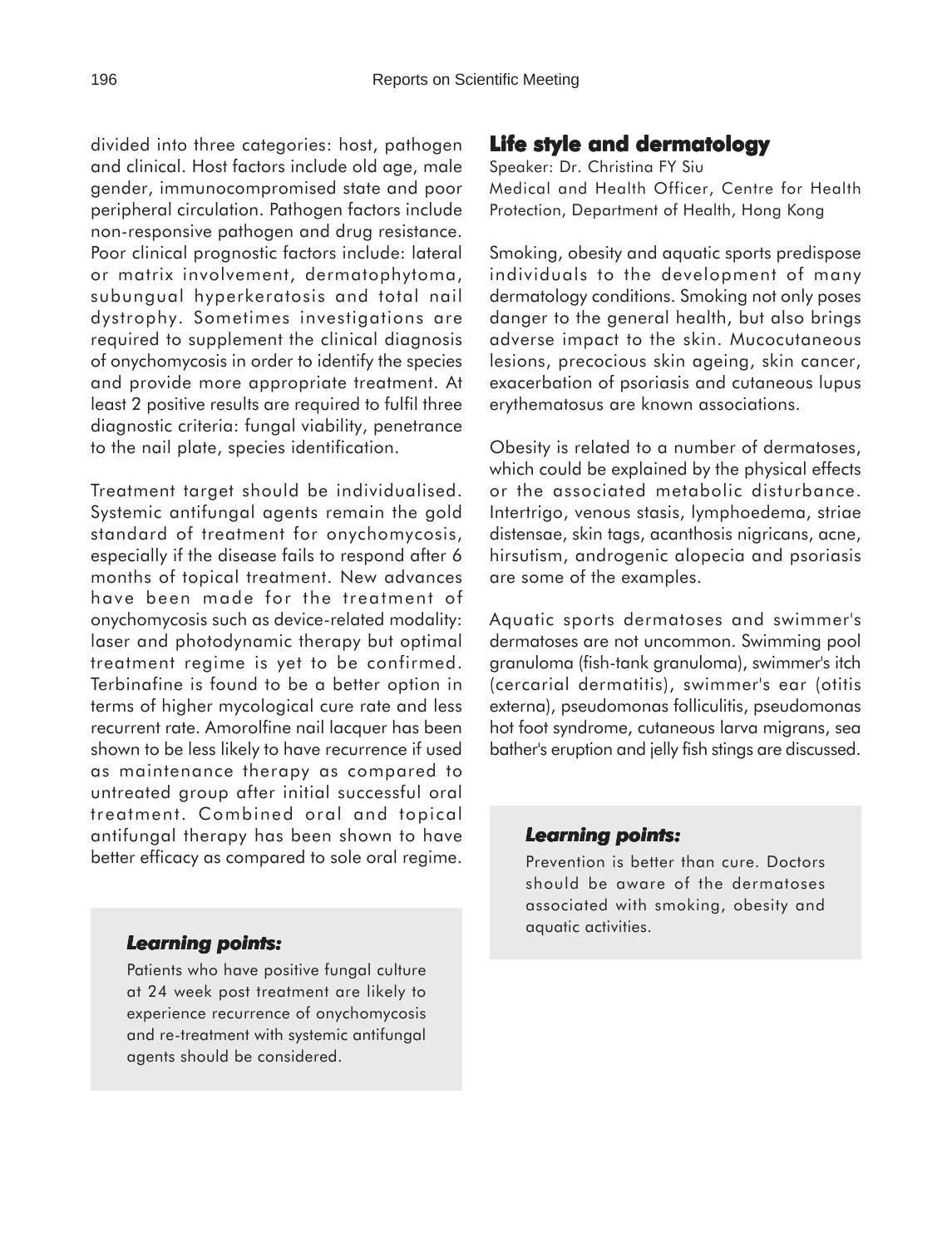#### **Osmidrosis operation with suction assisted cartilage shavers: my method from local anaesthesia to the bandage**

Speaker: Dr. Wei-ming Wu

Assistant Professor and Chief, Department of Dermatology, Kaohsiung Chang Gung Memorial Hospital, Taiwan

Unpleasant odour in axillary osmidrosis causes significant physical and psychosocial impacts on patients. Non-surgical treatments of osmidrosis include applications of deodorants, injection of botulinum toxin, laser and microwave treatment. However, most of these treatments allow only temporary relief of the symptoms. Surgical treatment of osmidrosis including scissoring, curettage or subcutaneous shaver had been used to remove dermal-subcutaneous tissue harbouring the apocrine glands and achieved long-term remission.

The speaker proposed modifications to the traditional operation of osmidrosis for better surgical outcomes by using arthroscopic shaverbased operation. For anaesthetics, a large amount (400 ml) of tumescent solution was infiltrated into each axilla to achieve hydrodissection that reduces intraoperative bleeding and facilitates further dissection. Dissection of subcutaneous space was achieved by a 2 mm skin punch and a 1 mm blunt dissector. Scissor was not recommended as it required a larger hole (1 cm) for dissection. A 4 mm arthroscopic shaver was then inserted into the subcutaneous space. The surgical wound could be minimised up to 6 mm with a better healing process and a barely observable scar. Good postoperative attachment between dermal flap and subcutis is essential for better treatment outcome of osmidrosis. Satisfactory attachment is crucial to provide a good oxygenation and reduce risks of haematoma, seroma, skin necrosis and ulcers. Fixation using running buried quilting sutures allowed early mobilisation of arm after only 24 hours of compressive bandage. This suture technique could avoid complications similar to frozen

shoulder associated with the use of drainage tube and tie-over sutures that required prolonged immobilisation.

#### *Learning points: Learning points:*

The proposed modifications can potentially achieve a safer and more effective osmidrosis operation.

## **Sexually transmitted infections in young people**

Speaker: Dr. King-man Ho

Consultant, Social Hygiene Service, Centre for Health Protection, Department of Health, Hong Kong

Adolescence is at a transitional stage from childhood to adulthood. It is an important period for them to explore and gain experience of different life events. Value and behaviour of adolescents can be influenced by extensive information from the media and internet. These teenagers are at risk of acquiring sexually transmitted diseases. Sexually transmitted diseases may cause significant physical and psychological impacts on adolescents.

According to the Sexuality Survey conducted by the Family Planning Association of Hong Kong in 2011, percentages of male and female respondents who had sexual experience were 9.8% (144/1475) and 7.4% (108/1459) respectively. For those who had sexual intercourse in the past 6 months, less than 40% had used condom. The mean age of sexual debut was 14.6 years in male and 15.3 years in female. It is important to note that more than 20% of the Form 3 to 7 students could not identify the statement "condom reduces the chances of getting sexually transmitted diseases" as correct. The percentages of male and female respondents who had the experience of browsing or watching pornographic materials were 53% and 30% respectively.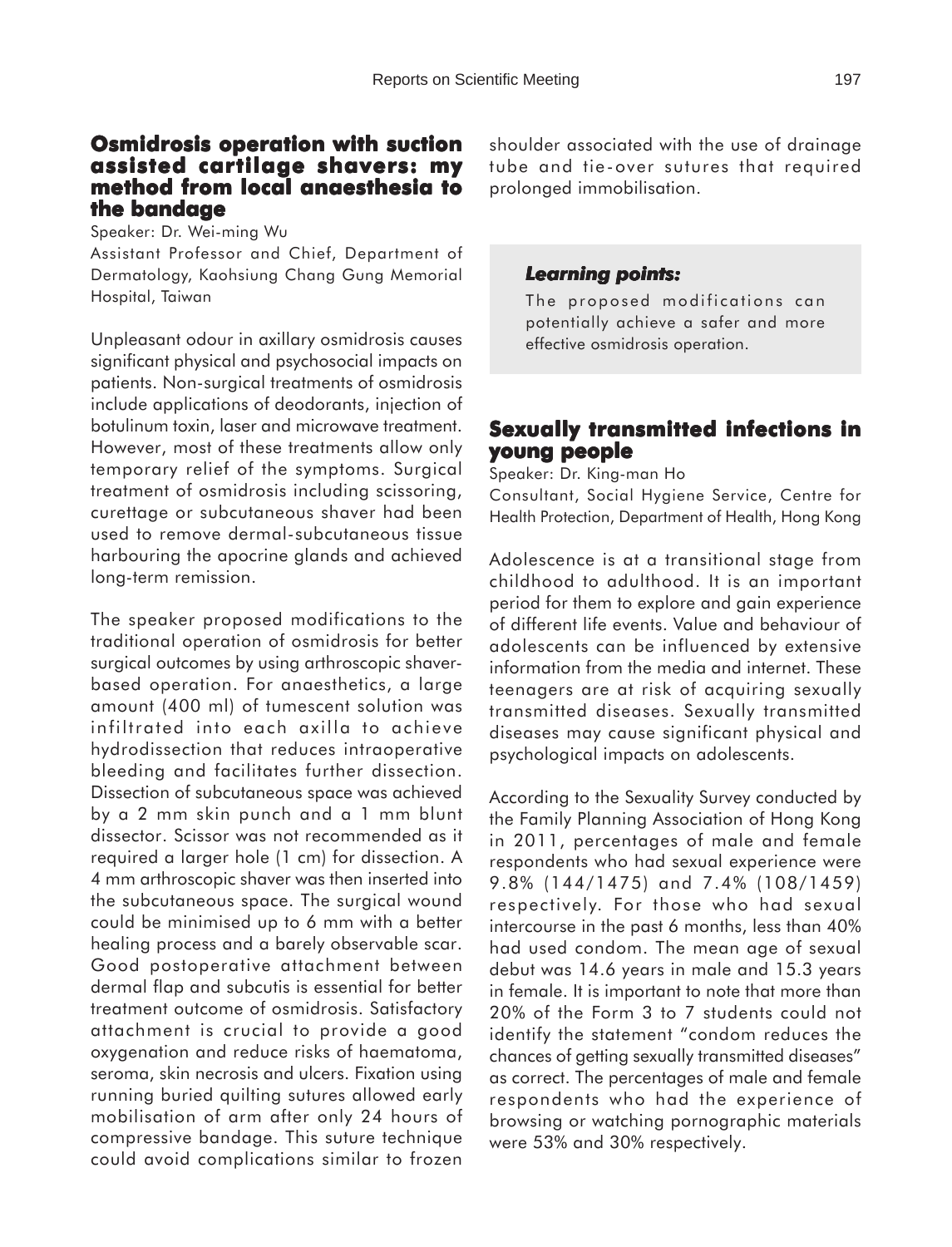There is no comprehensive statistics on sexually transmitted diseases of adolescents in Hong Kong. Data from the Social Hygiene Service revealed that teenagers aged 10 to 19 years contributed to about 6% of the total new cases of sexually transmitted diseases in 2013. *Chlamydia trachomatis* infection was the most common sexually transmitted disease.

#### *Learning points: Learning*

Adolescents are important targets in the prevention and care of sexually transmitted diseases.

## **Cutaneous manifestations of manifestations connective tissue diseases in children**

Speaker: Dr. Kin-fon Leong Paediatric Dermatologist, Paediatric Institute Kuala Lumpur, Malaysia

Cutaneous lupus erythematosus, morphoea and dermatomyositis are the more common autoimmune connective tissue diseases in childhood. They have unique cutaneous manifestations and potential associated complications.

Dermatomyositis characteristically manifests with heliotrope rash, Gottron's papules and Shawl sign. In contrast with adult onset dermatomyositis, juvenile dermatomyositis is more likely to develop calcinosis and lipodystrophy, but less likely to have underlying malignancy.

Cutaneous lupus erythematosus can be categorised as acute, subacute and chronic cutaneous lupus erythematosus (CLE). CLE is the most common one in the paediatric population. It can be subdivided into discoid lupus erythematosus, lupus erythematosus tumidus and lupus panniculitis, according to the depth of skin involvement.

The onset of neonatal lupus erythematosus (NLE) usually occurs before the age of six months. It should be suspected if a baby presents with annular erythema on bilateral periorbital and photosensitive areas. Babies of mothers with positive Anti-SSa, Anti-SSb, lupus erythematosus or Sjögren syndrome have an increased risk of NLE.

Morphoea can be classified into circumscribed, linear, generalised, pansclerotic and mixed morphoea. It commonly manifests as an atrophic, indurated plaque with a violaceous rim. Its potential complications include contractures, functional limitation and cosmetic disfigurement. Options of treatment include phototherapy, topical and systemic therapies.

#### *Learning points: Learning points:*

Neonatal lupus erythematosus usually occurs before the age of six months. It should be suspected if a baby presents with annular erythema on photosensitive areas.

## **Medication safety in dermatology**

Speaker: Professor Vivian WY Lee Associate Professor, School of Pharmacy, The Chinese University of Hong Kong, Hong Kong

There have been a lot of challenges in medication safety nowadays. Dermatological reactions represent the most frequently reported form of adverse drug reactions. Adverse drug reactions can be simply classified into allergic drug reaction and pseudo-allergic reactions. Allergic drug reactions are immune mediated while pseudo-allergic reactions are nonimmune mediated. Both of them can manifest similarly. The common drugs for adverse drug reactions include beta-lactam antibiotics, sulphonamides, radio-contrast media, aspirin and non-steroidal anti-inflammatory drugs, anticonvulsants and chemotherapy. Busy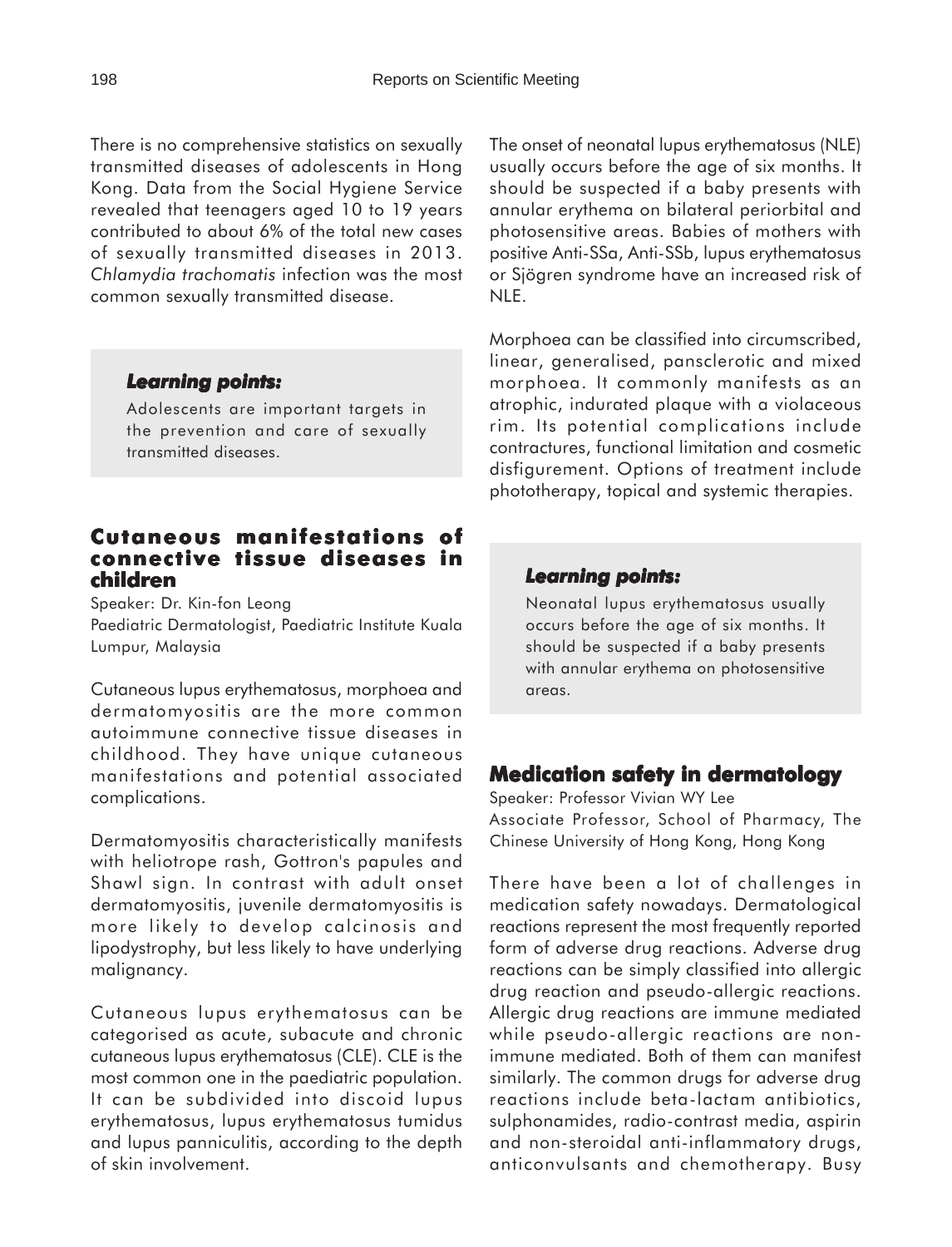workload and human errors among healthcare providers are the major hurdles for the delivery of proper medications to patients. Possible solutions to maximise drug safety include improvement of public awareness of drug safety, effective reporting system for adverse drug reactions and utilisation of technology in drug prescription, etc.

#### *Learning points: Learning*

Dermatological reactions are the most frequently reported forms of adverse drug reactions.

#### **Perfect moisturisers for childhood eczema**

Speaker: Professor Ellis KL Hon Department of Paediatrics, Prince of Wales Hospital, Hong Kong

The use of moisturisers remains as a cornerstone in preventing childhood eczema. Classical teaching maintains that frequent application of non-perfumed or non-fragrant moisturisers will offer optimal benefits. While it might hold true for patients with exemplary adherence, the reality is that patients and their parents often fare poorly when it comes to the use of moisturisers for various reasons. Issues with the texture − it being too greasy or uncomfortable to apply, busy school routines are but a few of the commonly quoted reasons. The disparity between parental and physician expectations of the "perfect" moisturiser might contribute to suboptimal control in childhood eczema.

The speaker quoted a survey conducted by his paediatric dermatology clinic which found that the majority of patients/parents with mild eczema were of the view that perfect moisturisers were to be applied twice daily; whereas patients with moderate to severe eczema preferred more frequent use. Most patients preferred creams which were non-fragrant, non-herbal and white. It is highly advisable that patients apply emollients within five minutes after bathing. Doctors remain an important source of recommendation of the perfect moisturiser, which must be suited to the patient's preference.

#### *Learning points: Learning points:*

The perfect moisturiser should cater to both the physician's and the the patient's preferences.

#### **A review of cutaneous T-cell lymphoma**

Speaker: Dr. Thomas SH Chan Dermatologist, Private Practice, Hong Kong

There are many types of cutaneous T-cell lymphoma (CTCL) and mycosis fungoides (MF) is one of them. MF is featured by the malignant proliferation of T helper cells. Classically, it consists of three stages namely patches, plaques and tumours. Patch stage MF is featured by the fine scaly atrophic erythematous patches in the trunk, buttock and limbs. Patients may feel itchiness but are more often asymptomatic. Lesions of plaque stage MF may increase in size gradually and some may show regression at the centre. Occasionally, plaques of MF may develop erosions and ulceration. Tumours of MF often have different sizes. The cause of MF may be related to genetic, infective and environmental factors, the pathogenesis has not been fully defined.

The other type of CTCL is the Sezary syndrome (SS). SS is an erythrodermic leukaemic variant of CTCL. Clinically it is characterised by erythroderma, oedema, pruritus and lymphadenopathy. Very often, SS arises de novo, but can also arise from MF and other nonspecific dermatitis.